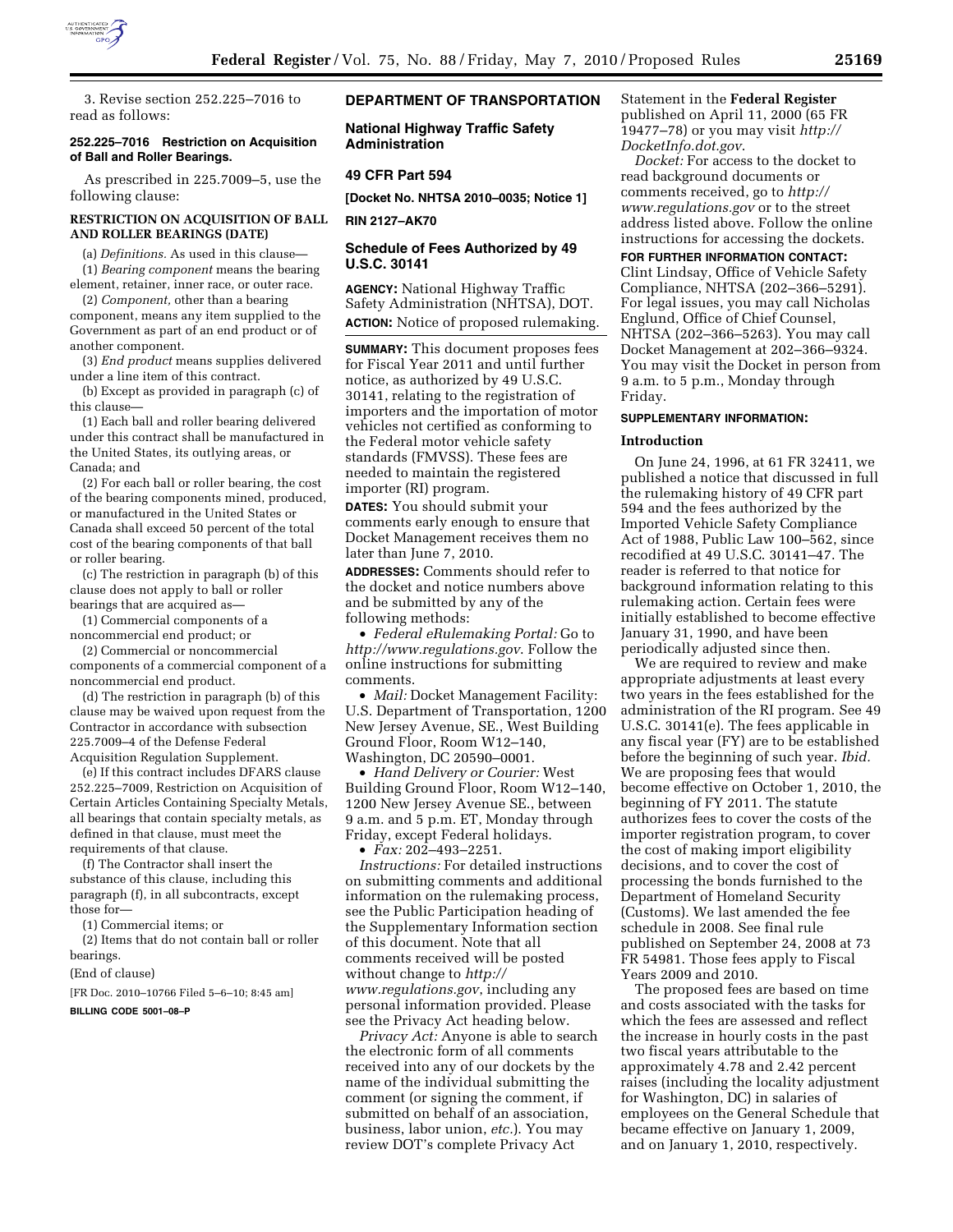# **Requirements of the Fee Regulation**

## *Section 594.6—Annual Fee for Administration of the Importer Registration Program*

Section 30141(a)(3) of Title 49, U.S. Code provides that RIs must pay the annual fees established ''\* \* \* to pay for the costs of carrying out the registration program for importers \* \* \*" This fee is payable both by new applicants and by existing RIs. To maintain its registration, each RI, at the time it submits its annual fee, must also file a statement affirming that the information it furnished in its registration application (or in later submissions amending that information) remains correct (49 CFR 592.5(f)).

In compliance with the statutory directive, we reviewed the existing fees and their bases in an attempt to establish fees that would be sufficient to recover the costs of carrying out the registration program for importers for at least the next two fiscal years. The initial component of the Registration Program Fee is the fee attributable to processing and acting upon registration applications. We have tentatively determined that this fee should be increased from \$295 to \$320 for new applications. We have also tentatively determined that the fee for the review of the annual statement should be increased from \$186 to \$195. The proposed adjustments reflect our time expenditures in reviewing both new applications and annual statements with accompanying documentation, as well as the inflation factor attributable to Federal salary increases and locality adjustments in the two years since the fees were last adjusted.

We must also recover costs attributable to maintenance of the registration program that arise from the need for us to review a registrant's annual statement and to verify the continuing validity of information already submitted. These costs also include anticipated costs attributable to the possible revocation or suspension of registrations and reflect the amount of time that we have devoted to those matters in the past two years.

Based upon our review of these costs, the portion of the fee attributable to the maintenance of the registration program is approximately \$475 for each RI, an increase of \$10. When this \$475 is added to the \$320 representing the registration application component, the cost to an applicant for RI status comes to \$795, which is the fee we propose. This represents an increase of \$35 over the existing fee. When the \$475 is added to the \$195 representing the annual statement component, the total cost to

an RI for renewing its registration comes to \$670, which represents an increase of \$19.

Sec. 594.6(h) enumerates indirect costs associated with processing the annual renewal of RI registrations. The provision states that these costs represent a pro-rata allocation of the average salary and benefits of employees who process the annual statements and perform related functions, and ''a prorata allocation of the costs attributable to maintaining the office space, and the computer or word processor.'' For the purpose of establishing the fees that are currently in existence, indirect costs are \$20.31 per man-hour. We are proposing to increase this figure by \$.36, to \$20.67. This proposed increase is based on the difference between enacted budgetary costs within the Department of Transportation for the last two fiscal years, which were higher than the estimates used when the fee schedule was last amended, and takes account of further projected increases over the next two fiscal years.

# *Sections 594.7, 594.8—Fees To Cover Agency Costs in Making Importation Eligibility Decisions*

Section 30141(a)(3) also requires registered importers to pay other fees the Secretary of Transportation establishes to cover the costs of "\* \* \* (B) making the decisions under this subchapter.'' This includes decisions on whether the vehicle sought to be imported is substantially similar to a motor vehicle that was originally manufactured for importation into and sale in the United States and certified by its original manufacturer as complying with all applicable FMVSS, and whether the vehicle is capable of being readily altered to meet those standards. Alternatively, where there is no substantially similar U.S. certified motor vehicle, the decision is whether the safety features of the vehicle comply with, or are capable of being altered to comply with, the FMVSS based on destructive test information or such other evidence that NHTSA deems to be adequate. These decisions are made in response to petitions submitted by RIs or manufacturers, or on the Administrator's own initiative.

The fee for a vehicle imported under an eligibility decision made in response to a petition is payable in part by the petitioner and in part by other importers. The fee to be charged for each vehicle is the estimated pro-rata share of the costs in making all the eligibility decisions in a fiscal year. Inflation and General Schedule raises must also be taken into account in the computation of costs.

The agency believes that the volume of petition-based imports for the next two fiscal years should not be projected on the basis of any single year. The agency estimates the number of vehicles that will be imported under an import eligibility petition in each year for Fiscal Years 2011 and 2012 will equal the average number of such imports over that past five years. Further, the agency estimates the number of import eligibility petitions that will be filed in each year for Fiscal Years 2011 and 2012 will equal the average number of petitions filed each year since 2000. Based on these estimates, we project that 554 vehicles would be imported under petition-based eligibility decisions and that 25 petition-based import eligibility decisions would be made.

Based on these estimates, we project that for Fiscal Years 2011 and 2012, the agency's costs for processing these 25 petitions will be \$95,479. The petitioners will pay \$8,125 of that amount in the processing fees that accompanied the filing of their petitions, leaving the remaining \$87,354 to be recovered from the importers of the 554 vehicles imported under petition-based import eligibility decisions. Dividing \$87,354 by 554 yields a pro-rata fee of \$158 for each vehicle imported under an eligibility decision that resulted from the granting of a petition. We are therefore proposing to decrease the pro-rata share of petition costs that are to be assessed against the importer of each vehicle from \$198 to \$158, which represents a decrease of \$40. The same \$158 fee would be paid regardless of whether the vehicle was petitioned under 49 CFR 593.6(a), based on the substantial similarity of the vehicle to a U.S. certified model, or was petitioned under 49 CFR 593.6(b), based on the safety features of the vehicle complying with, or being capable of being modified to comply with, all applicable FMVSS.

We are proposing no increase in the current fee of \$175 that covers the initial processing of a "substantially similar" petition. Likewise, we are also proposing to maintain the existing fee of \$800 to cover the initial costs for processing petitions for vehicles that have no substantially similar U.S. certified counterpart.

In the event that a petitioner requests an inspection of a vehicle, the fee for such an inspection would remain \$827 for vehicles that are the subject of either type of petition.

The importation fee varies depending upon the basis on which the vehicle is determined to be eligible. For vehicles covered by an eligibility decision on the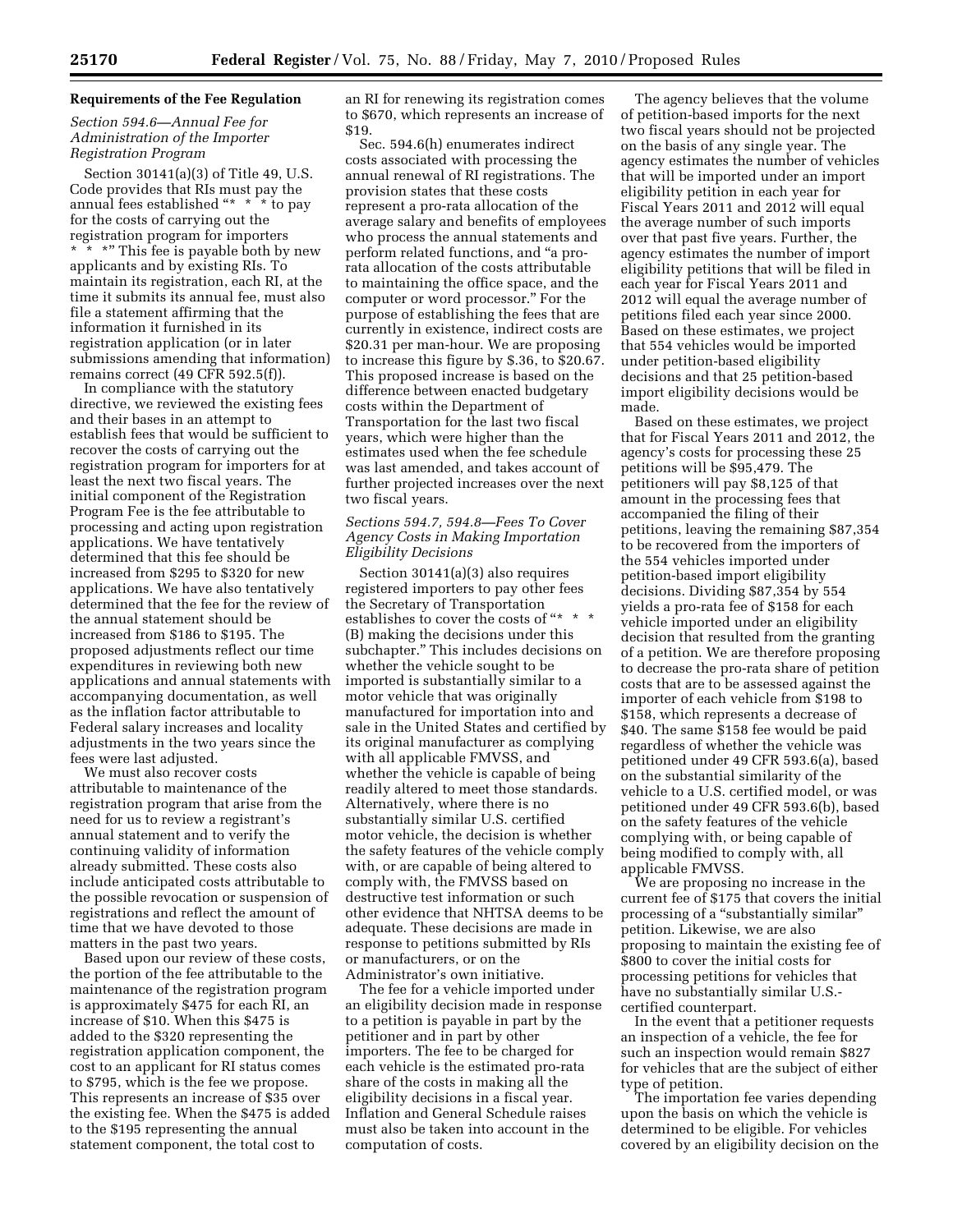agency's own initiative (other than vehicles imported from Canada that are covered by import eligibility numbers VSA–80 through 83, for which no eligibility decision fee is assessed), we are proposing that the fee remain \$125. NHTSA determined that the costs associated with previous eligibility determinations on the agency's own initiative would be fully recovered by October 1, 2010. We propose to apply the fee of \$125 per vehicle only to vehicles covered by determinations made by the agency on its own initiative on or after October 1, 2010.

*Section 594.9—Fee for Reimbursement of Bond Processing Costs and Costs for Processing Offers of Cash Deposits or Obligations of the United States in Lieu of Sureties on Bonds* 

Section 30141(a)(3) also requires a registered importer to pay any other fees the Secretary of Transportation establishes  $x^* * *$  to pay for the costs of—(A) processing bonds provided to the Secretary of the Treasury \* \* \*" upon the importation of a nonconforming vehicle to ensure that the vehicle would be brought into compliance within a reasonable time, or if it is not brought into compliance within such time, that it be exported, without cost to the United States, or abandoned to the United States.

The Department of Homeland Security (Customs) exercises the functions associated with the processing of these bonds. To carry out the statute, we make a reasonable determination of the costs that Department incurs in processing the bonds. In essence, the cost to Customs is based upon an estimate of the time that a GS–9, Step 5 employee spends on each entry, which Customs has judged to be 20 minutes.

Based on General Schedule salary raises that were effective in January 2009 and 2010 and the inclusion of costs for benefits, we are proposing that the processing fee be decreased by \$.30, from \$10.23 per bond to \$9.93. This decrease reflects the fact that GS–9 salaries were increased by a smaller amount than we previously projected when we last amended the fee schedule in 2008. The \$9.93 proposed fee would more closely reflect the direct and indirect costs that should be associated with processing the bonds.

In lieu of sureties on a DOT conformance bond, an importer may offer United States money, United States bonds (except for savings bonds), United States certificates of indebtedness, Treasury notes, or Treasury bills (collectively referred to as "cash deposits") in an amount equal to

the amount of the bond. 49 CFR 591.10(a). The receipt, processing, handling, and disbursement of the cash deposits that have been tendered by RIs cause the agency to consume a considerable amount of staff time and material resources. NHTSA has concluded that the expense incurred by the agency to receive, process, handle, and disburse cash deposits may be treated as part of the bond processing cost, for which NHTSA is authorized to set a fee under 49 U.S.C. 30141(a)(3)(A). We first established a fee of \$459 for each vehicle imported on and after October 1, 2008, for which cash deposits or obligations of the United States are furnished in lieu of a conformance bond. See final rule published on July 11, 2008 at 73 FR 39890.

The agency considered its direct and indirect costs in calculating the fee for the review, processing, handling, and disbursement of cash deposits submitted by importers and RIs in lieu of sureties on a DOT conformance bond. We are proposing to increase the fee from \$459 to \$514, which represents an increase of \$55. The factors that the agency has taken into account in proposing the fee include time expended by agency personnel, the increase in General Schedule salary raises that were effective in January 2009 and 2010, and increased contractor and overhead costs.

# *Section 594.10—Fee for Review and Processing of Conformity Certificate*

Each RI is currently required to pay \$14 per vehicle to cover the costs the agency incurs in reviewing a certificate of conformity. We estimate that these costs would increase from \$14 to an average of \$17 per vehicle because of the increase in General Schedule salary raises that were effective in January 2009 and 2010, and increased contractor and overhead costs. Based on these estimates, we are proposing to increase the fee charged for vehicles for which a paper entry and fee payment is made, from \$14 to \$17, a difference of \$3 per vehicle. However, if an RI enters a vehicle through the Automated Broker Interface (ABI) system, has an e-mail address to receive communications from NHTSA, and pays the fee by credit card, the cost savings that we realize allow us to significantly reduce the fee to \$6. We propose to maintain the fee of \$6 per vehicle if all the information in the ABI entry is correct.

Errors in ABI entries not only eliminate any time savings, but also require additional staff time to be expended in reconciling the erroneous ABI entry information to the conformity data that is ultimately submitted. Our

experience with these errors has shown that staff members must examine records, make time-consuming long distance telephone calls, and often consult supervisory personnel to resolve the conflicts in the data. We have calculated this staff and supervisory time, as well the telephone charges, to amount to approximately \$57 for each erroneous ABI entry. Adding this to the \$6 fee for the review of conformity packages on automated entries yields a total of \$63, representing a proposed \$9 increase in the fee that is currently charged when there are one or more errors in the ABI entry or in the statement of conformity.

### **Effective Date**

The proposed effective date of the final rule is October 1, 2010.

### **Rulemaking Analyses**

# *A. Executive Order 12866 and DOT Regulatory Policies and Procedures*

Executive Order 12866, ''Regulatory Planning and Review'' (58 FR 51735, October 4, 1993), provides for making determinations whether a regulatory action is "significant" and therefore subject to Office of Management and Budget (OMB) review and to the requirements of the Executive Order. The Order defines a "significant regulatory action'' as one that is likely to result in a rule that may:

(1) Have an annual effect on the economy of \$100 million or more or adversely affect in a material way the economy, a sector of the economy, productivity, competition, jobs, the environment, public health or safety, or State, local, or Tribal governments or communities;

(2) Create a serious inconsistency or otherwise interfere with an action taken or planned by another agency;

(3) Materially alter the budgetary impact of entitlements, grants, user fees, or loan programs or the rights and obligations of recipients thereof; or

(4) Raise novel legal or policy issues arising out of legal mandates, the President's priorities, or the principles set forth in the Executive Order.

NHTSA has considered the impact of this rulemaking action under Executive Order 12866 and the Department of Transportation's regulatory policies and procedures. This rulemaking is not significant. Accordingly, the Office of Management and Budget has not reviewed this rulemaking document under Executive Order 12886. Further, NHTSA has determined that the rulemaking is not significant under Department of Transportation's regulatory policies and procedures.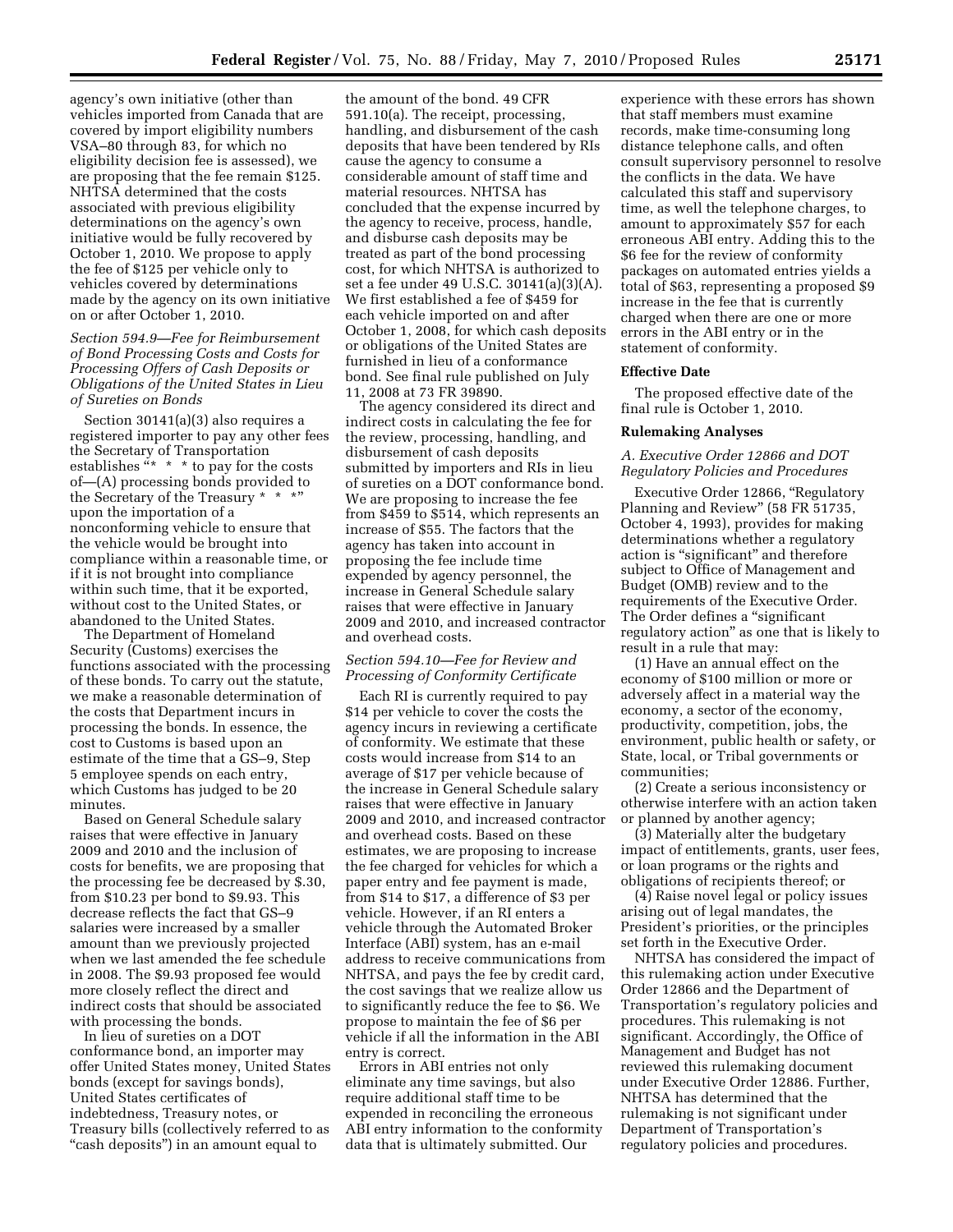Based on the level of the fees and the volume of affected vehicles, NHTSA currently anticipates that if made final the costs of the proposed rule would be so minimal as not to warrant preparation of a full regulatory evaluation. The action does not involve any substantial public interest or controversy. If made final there would be no substantial effect upon State and local governments. There would be no substantial impact upon a major transportation safety program. A regulatory evaluation analyzing the economic impact of the final rule establishing the registered importer program, adopted on September 29, 1989, was prepared, and is available for review in the docket.

### *B. Regulatory Flexibility Act*

Pursuant to the Regulatory Flexibility Act (5 U.S.C. 601 *et seq.,* as amended by the Small Business Regulatory Enforcement Fairness Act (SBFEFA) of 1996), whenever an agency is required to publish a notice of proposed rulemaking for any proposed or final rule, it must prepare and make available for public comment a regulatory flexibility analysis that describes the effect of the rule on small entities (*i.e.,*  small businesses, small organizations, and small governmental jurisdictions). The Small Business Administration's regulations at 13 CFR part 121 define a small business, in part, as a business entity ''which operates primarily within the United States.'' (13 CFR 121.105(a)). No regulatory flexibility analysis is required if the head of an agency certifies that the rule would not have a significant economic impact on a substantial number of small entities. The SBREFA amended the Regulatory Flexibility Act to require Federal agencies to provide a statement of the factual basis for certifying that a rule would not have a significant economic impact on a substantial number of small entities.

The agency has considered the effects of this proposed rulemaking under the Regulatory Flexibility Act, and certifies that if the proposed amendments are adopted they would not have a significant economic impact upon a substantial number of small entities.

The following is NHTSA's statement providing the factual basis for the certification (5 U.S.C. 605(b)). The proposed amendments would primarily affect entities that currently modify nonconforming vehicles and which are small businesses within the meaning of the Regulatory Flexibility Act; however, the agency has no reason to believe that these companies would be unable to pay the fees proposed by this action. In most

instances, these fees would not be changed or be only modestly increased (and in some instances decreased) from the fees now being paid by these entities. Moreover, consistent with prevailing industry practices, these fees should be passed through to the ultimate purchasers of the vehicles that are altered and, in most instances, sold by the affected registered importers. The cost to owners or purchasers of nonconforming vehicles that are altered to conform to the FMVSS may be expected to increase (or decrease) to the extent necessary to reimburse the registered importer for the fees payable to the agency for the cost of carrying out the registration program and making eligibility decisions, and to compensate Customs for its bond processing costs.

Governmental jurisdictions would not be affected at all since they are generally neither importers nor purchasers of nonconforming motor vehicles.

### *C. Executive Order 13132 (Federalism)*

Executive Order 13132 on ''Federalism'' requires NHTSA to develop an accountable process to ensure "meaningful and timely input by State and local officials in the development of regulatory policies that have Federalism implications.'' Executive Order 13132 defines the term ''policies that have federalism implications'' to include regulations that have "substantial direct effects on the States, on the relationship between the national government and the States, or on the distribution of power and responsibilities among the various levels of government.'' Under Executive Order 13132, NHTSA may not issue a regulation that has federalism implications, that imposes substantial direct compliance costs, and that is not required by statute, unless the Federal Government provides the funds necessary to pay the direct compliance costs incurred by State and local governments, or NHTSA consults with State and local officials early in the process of developing the proposed regulation.

The proposed rule would not have substantial direct effects on the States, on the relationship between the national government and the States, or on the distribution of power and responsibilities among the various levels of government as specified in Executive Order 13132. Moreover, NHTSA is required by statute to impose fees for the administration of the RI program and to review and make necessary adjustments in those fees at least every two years. Thus, the requirements of section 6 of the

Executive Order do not apply to this rulemaking action.

### *D. National Environmental Policy Act*

NHTSA has analyzed this action for purposes of the National Environmental Policy Act. The action would not have a significant effect upon the environment because it is anticipated that the annual volume of motor vehicles imported through registered importers would not vary significantly from that existing before promulgation of the rule.

## *E. Executive Order 12988 (Civil Justice Reform)*

Pursuant to Executive Order 12988 "Civil Justice Reform," this agency has considered whether this proposed rule would have any retroactive effect. NHTSA concludes that this proposed rule would not have any retroactive effect. Judicial review of a rule based on this proposal may be obtained pursuant to 5 U.S.C. 702. That section does not require that a petition for reconsideration be filed prior to seeking judicial review.

# *F. Unfunded Mandates Reform Act of 1995*

Section 202 of the Unfunded Mandates Reform Act of 1995 (UMRA) requires agencies to prepare a written assessment of the costs, benefits, and other effects of proposed or final rules that include a Federal mandate likely to result in the expenditure by State, local, or tribal governments, in the aggregate, or by the private sector, of more than \$100 million annually (adjusted for inflation with the base year of 1995). Before promulgating a rule for which a written assessment is needed, Section 205 of the UMRA generally requires NHTSA to identify and consider a reasonable number of regulatory alternatives and to adopt the least costly, most cost-effective, or least burdensome alternative that achieves the objectives of the rule. The provisions of Section 205 do not apply when they are inconsistent with applicable law. Moreover, Section 205 allows NHTSA to adopt an alternative other than the least costly, most costeffective or least burdensome alternative if the agency publishes with the final rule an explanation why that alternative was not adopted. Because a final rule based on this proposal would not require the expenditure of resources beyond \$100 million annually, this action is not subject to the requirements of Sections 202 and 205 of the UMRA.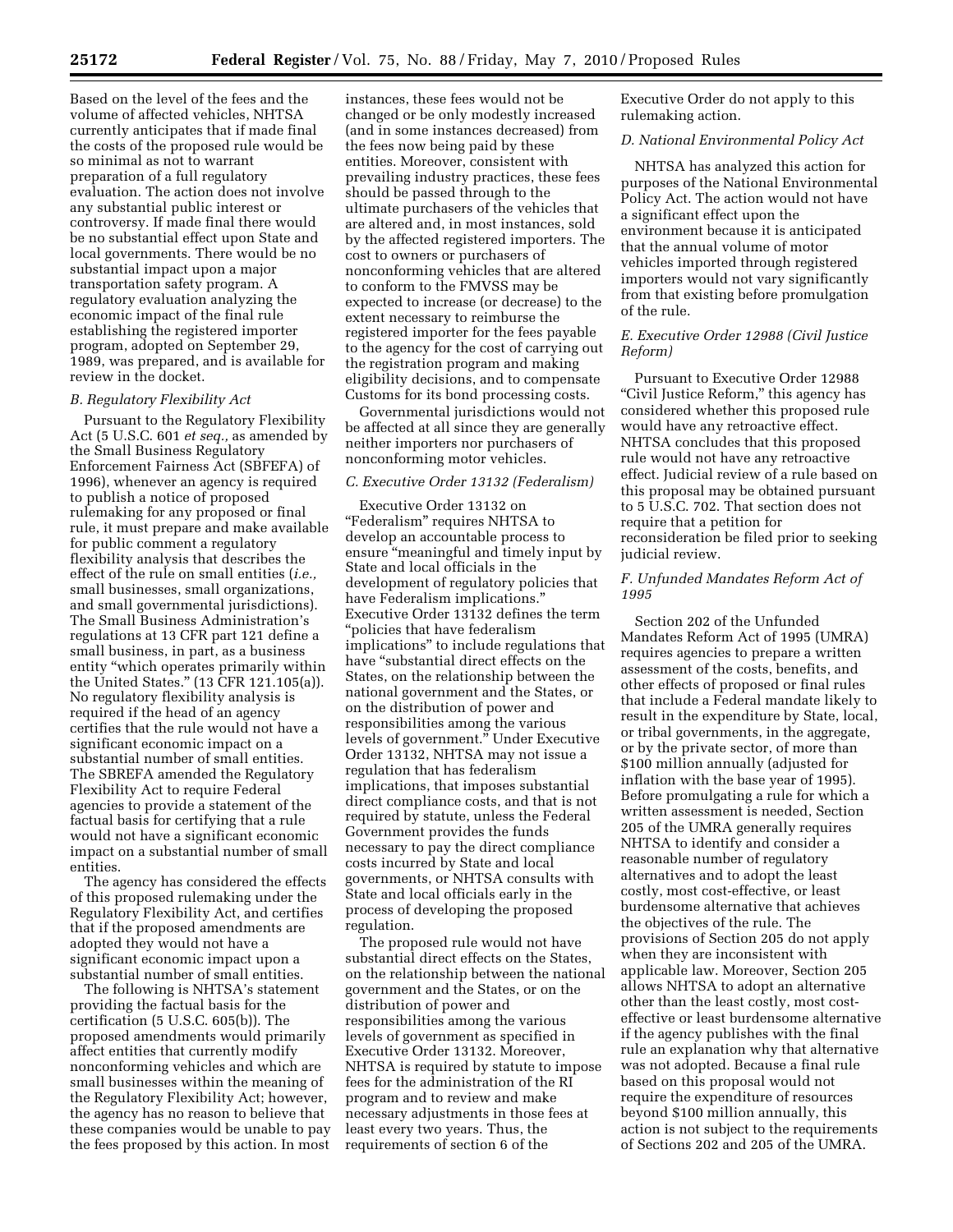# *G. Plain Language*

Executive Order 12866 and the President's memorandum of June 1, 1998, require each agency to write all rules in plain language. Application of the principles of plain language includes consideration of the following questions:

—Have we organized the material to suit the public's needs?

—Are the requirements in the proposed rule clearly stated?

—Does the proposed rule contain technical language or jargon that is unclear?

—Would a different format (grouping and order of sections, use of heading, paragraphing) make the rule easier to understand?

—Would more (but shorter) sections be better?

—Could we improve clarity by adding tables, lists, or diagrams?

—What else could we do to make the rule easier to understand?

If you have any responses to these questions, please include them in your comments on this document.

### *H. Paperwork Reduction Act*

Under the Paperwork Reduction Act of 1995, a person is not required to respond to a collection of information by a Federal agency unless the collection displays a valid OMB control number. Part 594 includes collections of information for which NHTSA has obtained OMB Clearance No. 2127– 0002, a consolidated collection of information for ''Importation of Vehicles and Equipment Subject to the Federal Motor Vehicle Safety, Bumper and Theft Prevention Standards,'' approved through 11/30/2010. This proposed rule, if made final, would not affect the burden hours associated with Clearance No. 2127–0002 because we are proposing only to adjust the fees associated with participating in the registered importer program. These proposed new fees will not impose new collection of information requirements or otherwise affect the scope of the program.

### *I. Executive Order 13045*

Executive Order 13045 applies to any rule that (1) is determined to be ''economically significant'' as defined under E.O. 12866, and (2) concerns an environmental, health, or safety risk that NHTSA has reason to believe may have a disproportionate effect on children. If the regulatory action meets both criteria, we must evaluate the environmental health or safety effects of the planned rule on children, and explain why the planned rule is preferable to other

potentially effective and reasonably feasible alternatives considered by us. This rulemaking is not economically significant and does not concern an environmental, health, or safety risk.

## *J. National Technology Transfer and Advancement Act*

Section 12(d) of the National Technology Transfer and Advancement Act of 1995 (NTTAA), Public Law 104– 113, section 12(d) (15 U.S.C. 272) directs NHTSA to use voluntary consensus standards in its regulatory activities unless doing so would be inconsistent with applicable law or otherwise impractical. Voluntary consensus standards are technical standards (*e.g.,* materials specifications, test methods, sampling procedures, and business practices) that are developed or adopted by voluntary consensus standards bodies, such as the Society of Automotive Engineers (SAE). The NTTAA directs the agency to provide Congress, through the OMB, explanations when we decide not to use available and applicable voluntary consensus standards.

In this proposed rule, we propose to adjust the fees associated with the registered importer program. We propose no substantive changes to the program nor do we propose any technical standards. For these reasons, Section 12(d) of the NTTAA would not apply.

### *K. Comments*

How do I prepare and submit comments?

Your comments must be written in English. To ensure that your comments are correctly filed in the Docket, please include the docket number of this document in your comments.

Your comments must not be more than 15 pages long (49 CFR 553.21). We established this limit to encourage you to write your primary comments in a concise fashion. However, you may attach necessary additional documents to your comments. There is no limit on the length of the attachments.

Please submit two copies of your comments, including the attachments, to Docket Management at the beginning of this document, under **ADDRESSES**.

## How can I be sure that my comments were received?

If you wish Docket Management to notify you upon its receipt of your comments, enclose a self-addressed, stamped postcard in the envelope containing your comments. Upon receiving your comments, Docket Management will return the postcard by mail.

How do I submit confidential business information?

If you wish to submit any information under a claim of confidentiality, you should submit three copies of your complete submission, including the information you claim to be confidential business information, to the Chief Counsel, NHTSA, at the address given at the beginning of this document under **FOR FURTHER INFORMATION CONTACT**. In addition, you should submit two copies from which you have deleted the claimed confidential business information, to Docket Management at the address given at the beginning of this document under **ADDRESSES**. When you send a comment containing information claimed to be confidential business information, you should include a cover letter setting forth the information specified in our confidential business information regulation, 49 CFR part 512.

Will the agency consider late comments?

We will consider all comments that Docket Management receives before the close of business on the comment closing date indicated at the beginning of this notice under **DATES**. To the extent possible, we will also consider comments that Docket Management receives after that date. If Docket Management receives a comment too late for us to consider in developing a final rule, we will consider that comment as an informal suggestion for future rulemaking action.

How can I read the comments submitted by other people?

You may read the comments received by Docket Management at the address and times given near the beginning of this document under **ADDRESSES**.

You may also see the comments on the Internet. To read the comments on the Internet, take the following steps:

(1) Go to the Federal Docket Management System (FDMS) Web page *http://www.regulations.gov*.

(2) On that page, click on ''search for dockets.''

(3) On the next page (*http:// www.regulations.gov/fdmspublic/ component/main*), select NATIONAL HIGHWAY TRAFFIC SAFETY ADMINISTRATION from the dropdown menu in the Agency field, enter the Docket ID number and title shown at the heading of this document, and select "RULEMAKING" from the dropdown menu in the Type field.

(4) After entering that information, click on ''submit.''

(5) The next page contains docket summary information for the docket you